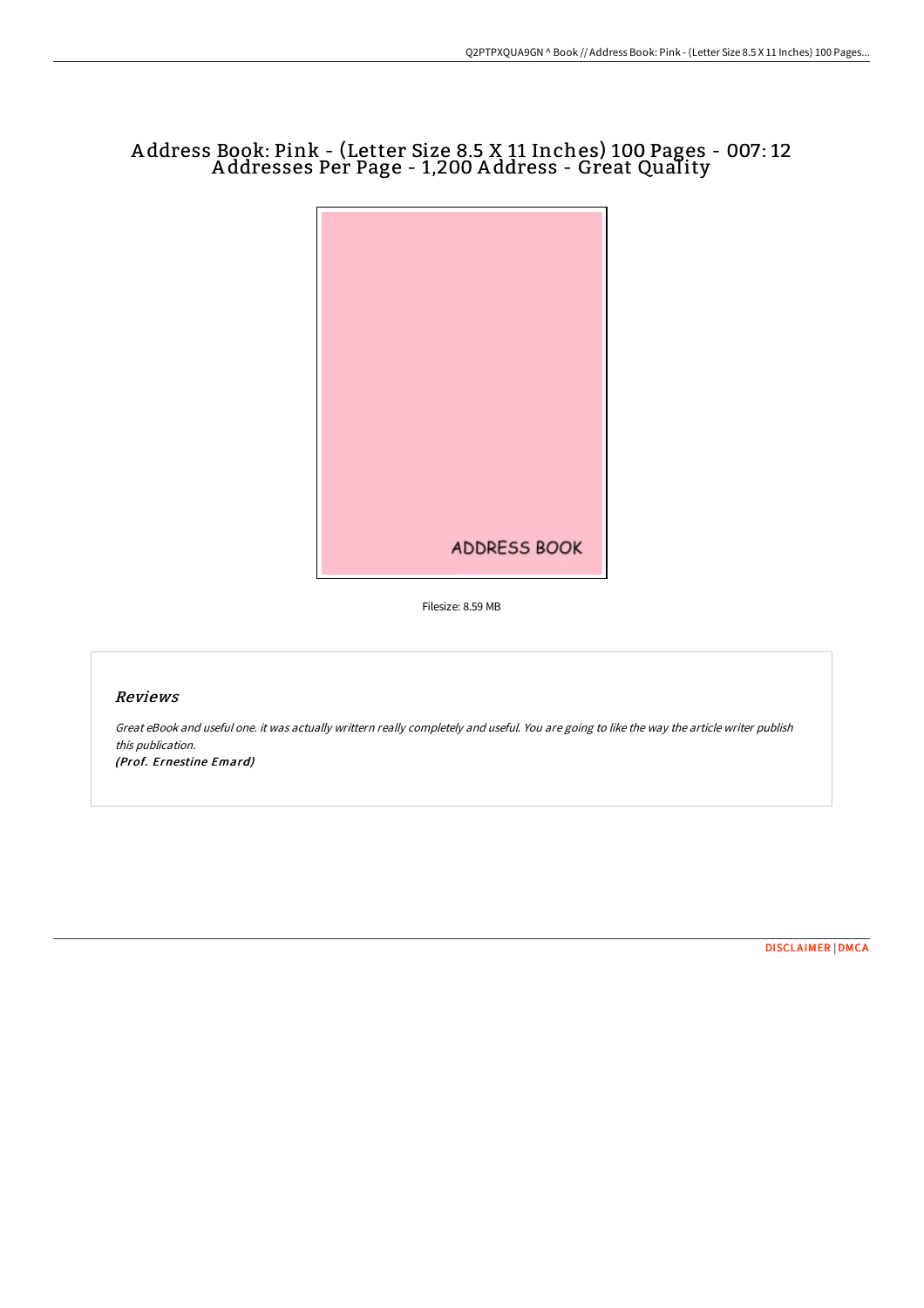## ADDRESS BOOK: PINK - (LETTER SIZE 8.5 X 11 INCHES) 100 PAGES - 007 : 12 ADDRESSES PER PAGE - 1,200 ADDRESS - GREAT QUALITY



Createspace Independent Publishing Platform, 2017. PAP. Condition: New. New Book. Shipped from US within 10 to 14 business days. THIS BOOK IS PRINTED ON DEMAND. Established seller since 2000.

 $\Rightarrow$ Read Address Book: Pink - (Letter Size 8.5 X 11 Inches) 100 Pages - 007: 12 [Addresses](http://albedo.media/address-book-pink-letter-size-8-5-x-11-inches-10.html) Per Page - 1,200 Address - Great Quality Online

[Download](http://albedo.media/address-book-pink-letter-size-8-5-x-11-inches-10.html) PDF Address Book: Pink - (Letter Size 8.5 X 11 Inches) 100 Pages - 007: 12 Addresses Per Page - 1,200 Address - Great Quality